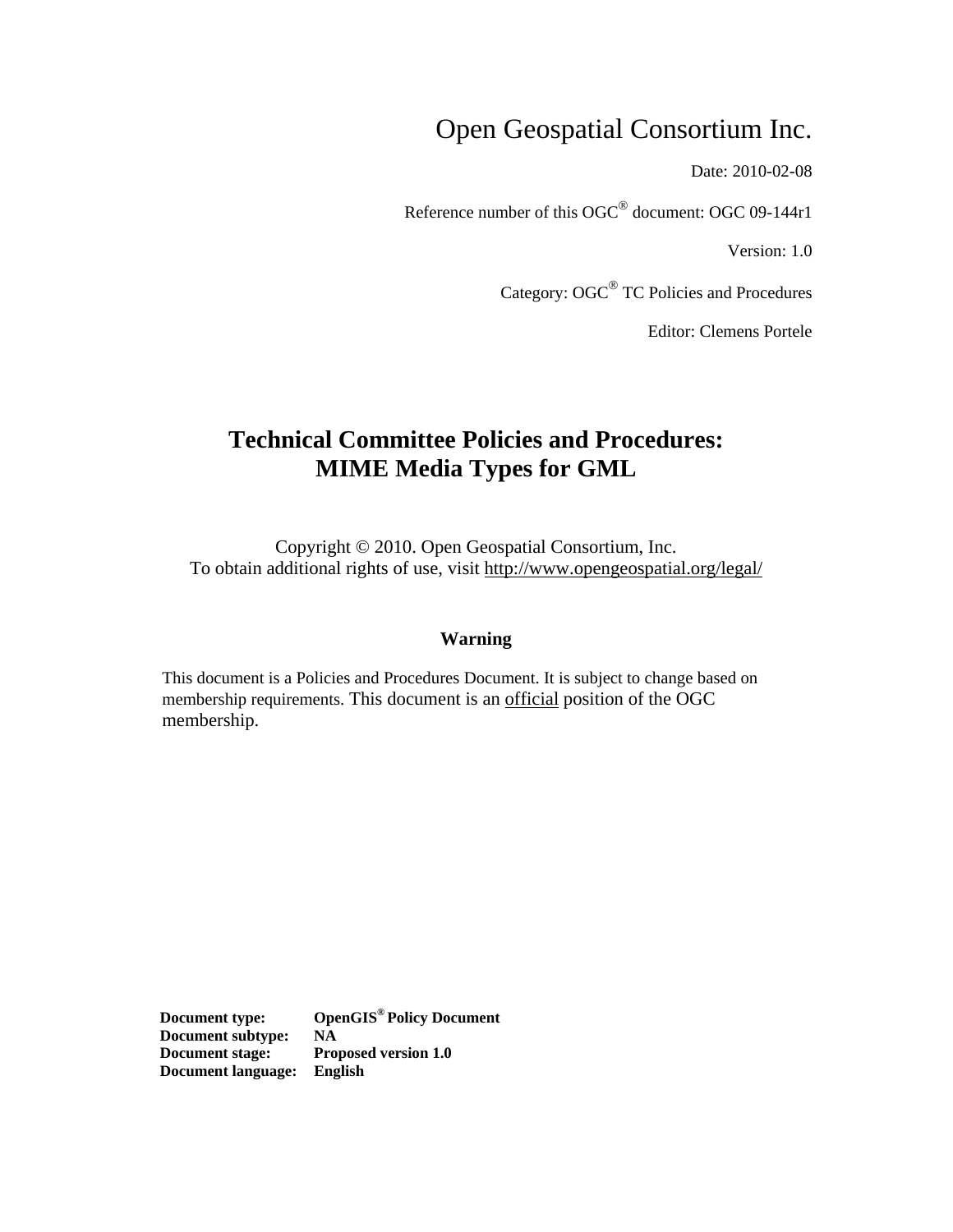**Table of Contents**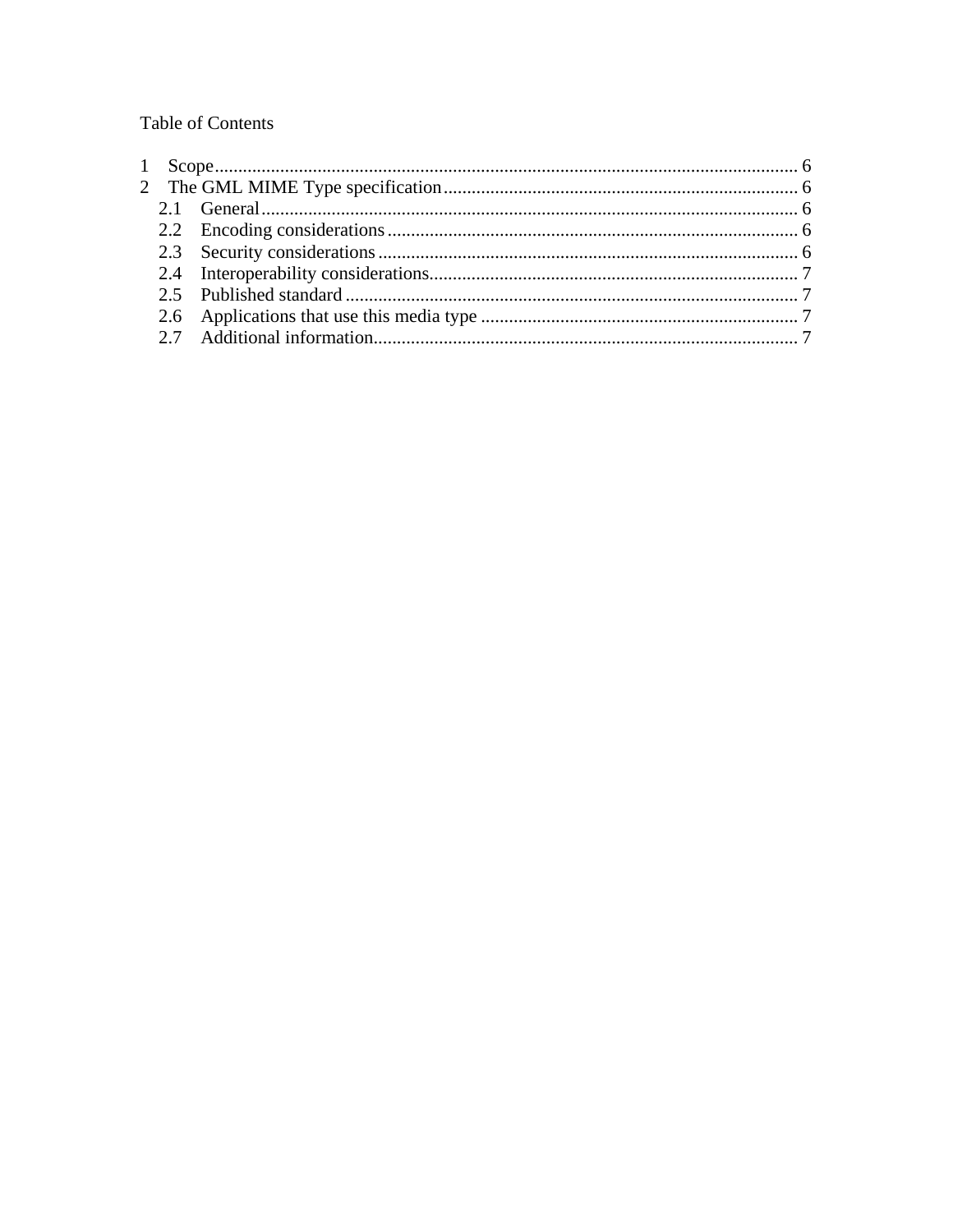### **i. Preface**

This document provides guidance on GML MIME type specification. An Internet media type, originally called a MIME type after **Multipurpose Internet Mail Extensions** and sometimes a Content-type after the name of a header in several protocols whose value is such a type, is a two-part identifier for file formats on the Internet. The identifiers were originally defined in [RFC 2046](http://tools.ietf.org/html/rfc2046) for use in e-mail sent through [SMTP,](http://en.wikipedia.org/wiki/Simple_Mail_Transfer_Protocol) but their use has expanded to other protocols such as [HTTP,](http://en.wikipedia.org/wiki/Hypertext_Transfer_Protocol) [RTP](http://en.wikipedia.org/wiki/Real-time_Transport_Protocol) and [SIP](http://en.wikipedia.org/wiki/Session_Initiation_Protocol).

The Open Geospatial Consortium (OGC) is an international industry consortium comprised of companies, government agencies, research organizations, and universities participating in a consensus process to develop publicly available geo-processing standards.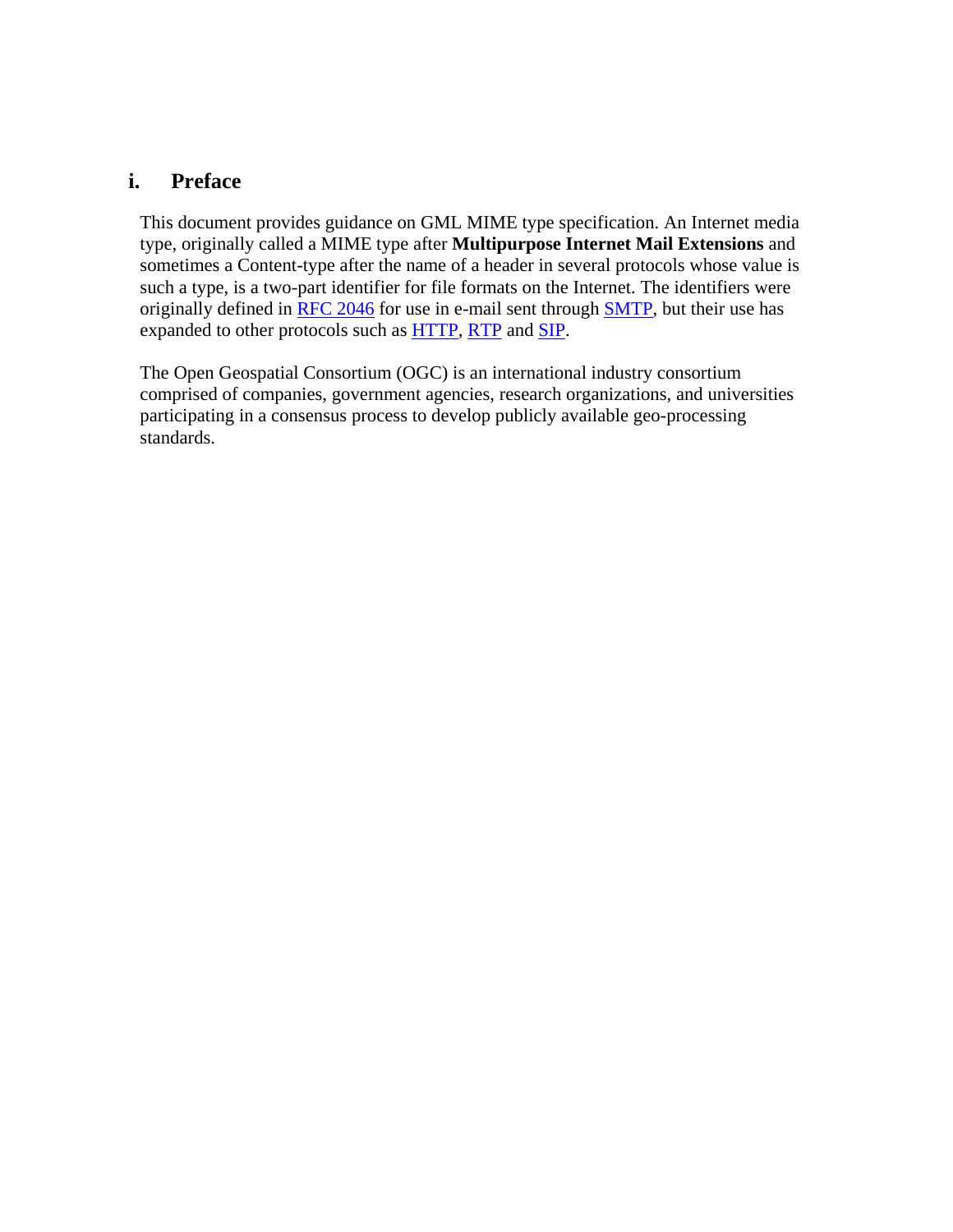### **ii. Document terms and definitions**

This document uses the normative terms (SHALL, SHOULD, MAY, NOT etc) defined in Subclause 5.3 of [OGC 06-121r3], which is based on the ISO/IEC Directives, Part 2: Rules for the structure and drafting of International Standards. In particular, the word "shall" (not "must") is the verb form used to indicate a requirement to be strictly followed to comply with this specification.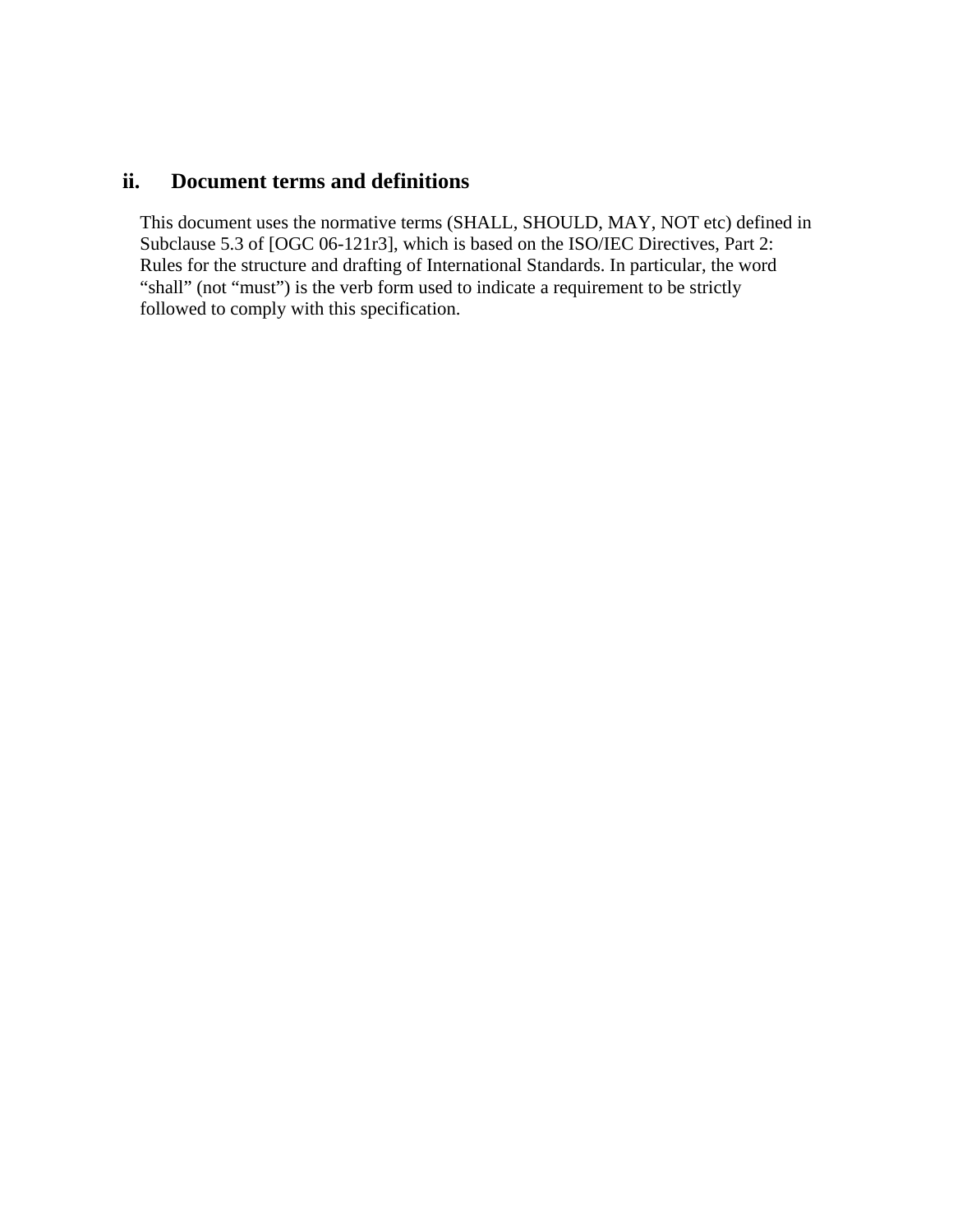# **iii. Revision History**

| Date                                   | <b>Internal</b><br>version | <b>Editor</b>                           | <b>Sections modified</b> | <b>Description</b>                              |
|----------------------------------------|----------------------------|-----------------------------------------|--------------------------|-------------------------------------------------|
| October 2009   $0.1.0$ Draft   Clemens |                            | Portele                                 | N/A                      | Draft Document.                                 |
| January 2010   1.0                     |                            | Carl Reed,<br><b>Clemens</b><br>Portele | Various                  | Craft document for publication as<br>an OGC P&P |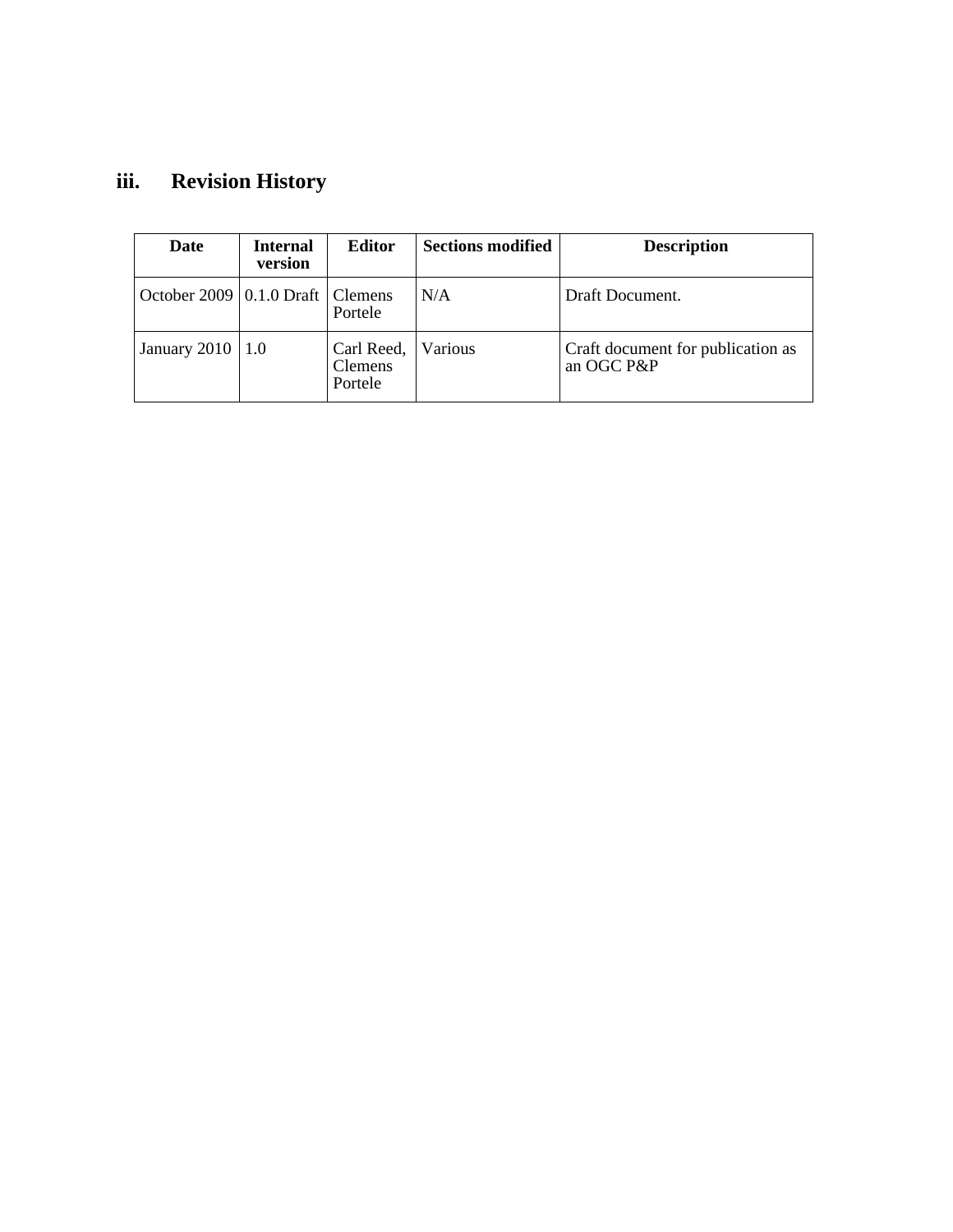#### <span id="page-5-0"></span>**1 Scope**

This document the OGC Technical Committee and Planning Committee regarding the GML MIME type policy for use in GML profiles and application schemas. As new MIME rules (policy) are identified and agreed to, this document will be updated.

#### **2 The GML MIME Type specification**

#### **2.1 General**

A GML document, when serialized as XML 1.0, can be identified with the following media type:

MIME media type name:

application

MIME subtype name:

gml+xml

Mandatory parameters:

None.

Optional parameters:

"charset": Same as charset parameter of the "application/xml" media type as specified in RFC 3023.

"version": If provided, this parameter indicates the GML version used in the GML document. Only the major and the first minor version number are provided, e.g. "3.2".

#### **2.2 Encoding considerations**

Same as those of the "application/xml" media type as specified in RFC 3023, section 3.2.

#### **2.3 Security considerations**

GML is a generic format for exchanging geographic information, but application designers must not assume that it provides generic protection against security threats. RFC 3023, section 10, discusses security concerns for generic XML, which are applicable to GML, too.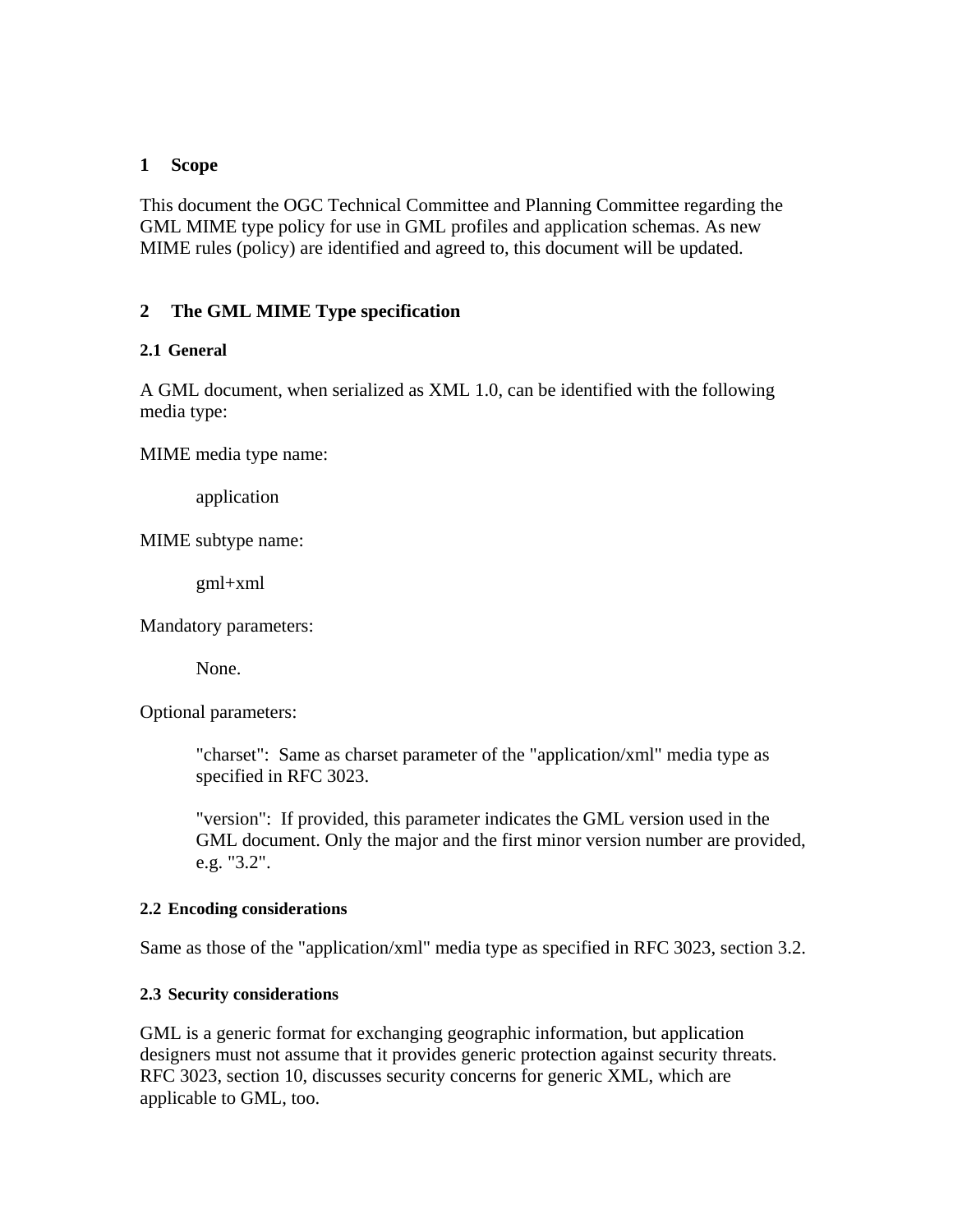<span id="page-6-0"></span>Xlink references in GML documents may cause arbitrary URIs to be dereferenced. In this case, the security issues of RFC 3986, section 7, should be considered.

#### **2.4 Interoperability considerations**

Different versions of GML specify different XML Schema documents used for the validation of GML documents. Starting with version 3.2 the GML version information is represented in the namespace. As applications may only support a subset of all published GML versions, the use of the version parameter is recommended.

#### **2.5 Published standard**

GML (Geography Markup Language) is an international standard adopted by both the Open Geospatial Consortium (OGC) and International Organization for Standardization (ISO). The latest version at the time of this writing is 3.2.1 which is published by ISO as ISO 19136:2007. The standard can be accessed online at http://www.opengeospatial.org/standards/gml.

#### **2.6 Applications that use this media type**

GML is a generic device-, platform-, and vendor-neutral XML grammar and is supported by a range of applications creating, providing access to and processing geographic information.

#### **2.7 Additional information**

Magic number(s):

None. Although no byte sequences can be counted on to consistently identify GML documents, GML documents will have the sequence "http://www.opengis.net/gml" as part of a namespace declaration to identify the GML namespace. This will usually be towards the top of the document.

File extension(s):

.xml or .gml

Macintosh File Type code:

**TEXT** 

Person and email address to contact for further information:

 Clemens Portele portele@interactive-instruments.de